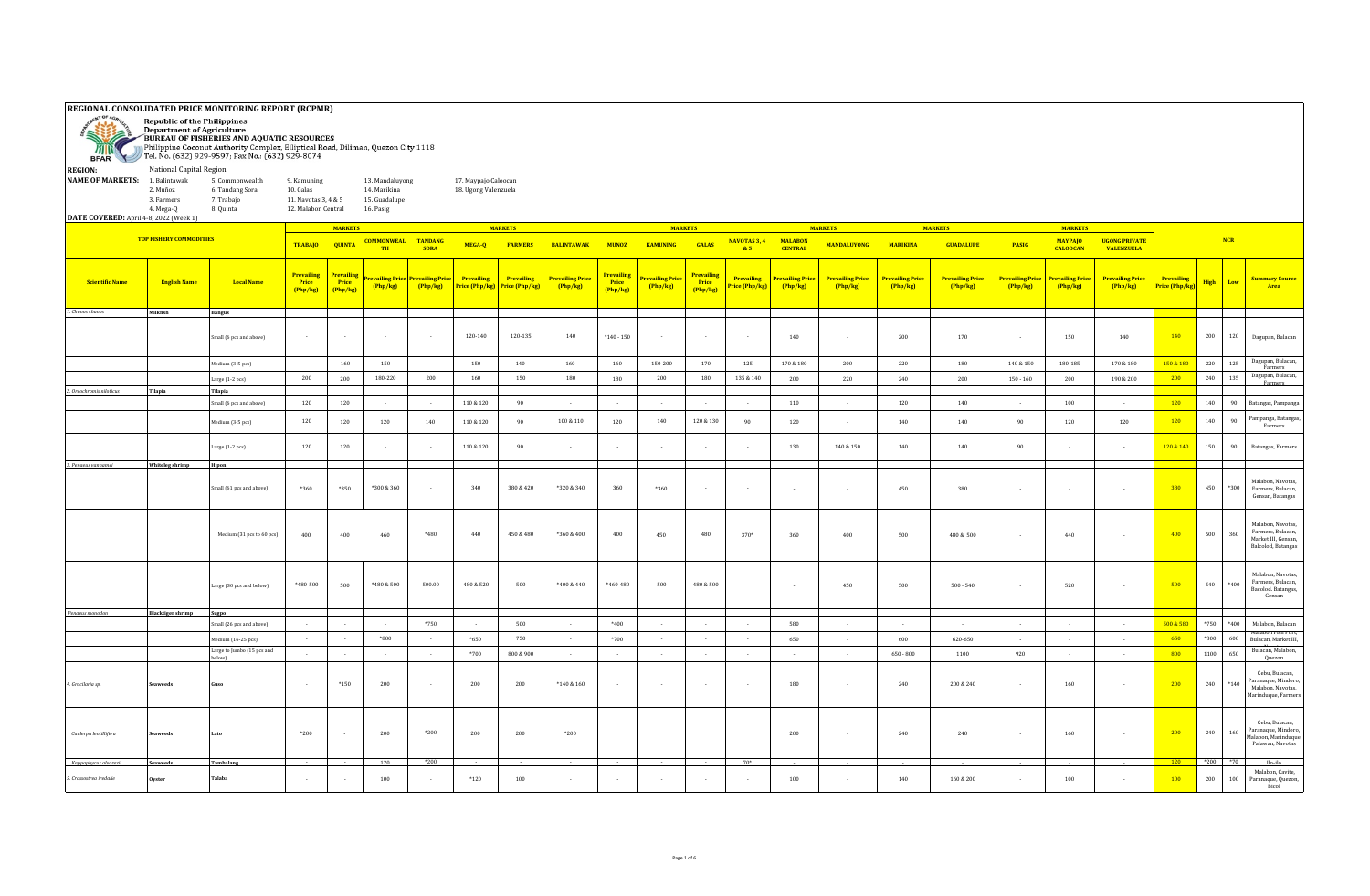|                            |                                   |                                   |                                      | <b>MARKETS</b>                |                                        |                                   |                   | <b>MARKETS</b>                              |                                     |                                        |                                   | <b>MARKETS</b>                |                              |                                     | <b>MARKETS</b>                    |                                   | <b>MARKETS</b>                    |                                   | <b>MARKETS</b>                    |                                           |                              |              |                       |                                                                                                         |
|----------------------------|-----------------------------------|-----------------------------------|--------------------------------------|-------------------------------|----------------------------------------|-----------------------------------|-------------------|---------------------------------------------|-------------------------------------|----------------------------------------|-----------------------------------|-------------------------------|------------------------------|-------------------------------------|-----------------------------------|-----------------------------------|-----------------------------------|-----------------------------------|-----------------------------------|-------------------------------------------|------------------------------|--------------|-----------------------|---------------------------------------------------------------------------------------------------------|
|                            | <b>TOP FISHERY COMMODITIES</b>    |                                   | TRABAJO QUINTA                       |                               | <b>COMMONWEAL TANDANG</b><br>TH        | <b>SORA</b>                       | MEGA-Q            | <b>FARMERS</b>                              | <b>BALINTAWAK</b>                   | <b>MUNOZ</b>                           | <b>KAMUNING</b>                   | <b>GALAS</b>                  | NAVOTAS 3, 4<br>85           | <b>MALABON</b><br><b>CENTRAL</b>    | <b>MANDALUYONG</b>                | <b>MARIKINA</b>                   | <b>GUADALUPE</b>                  | PASIG                             | <b>MAYPAJO</b><br><b>CALOOCAN</b> | <b>UGONG PRIVATE</b><br><b>VALENZUELA</b> |                              | NCR          |                       |                                                                                                         |
| <b>Scientific Name</b>     | <b>English Name</b>               | <b>Local Name</b>                 | <b>Prevailing</b><br>Price<br>Php/kg | Prevailing<br>Price<br>Php/kg | r <mark>evailing Pric</mark><br>Php/kg | <b>Prevailing Price</b><br>Php/kg | <b>Prevailing</b> | Prevailing<br>Price (Php/kg) Price (Php/kg) | <b>Prevailing Price</b><br>(Php/kg) | <b>Prevailing</b><br>Price<br>(Php/kg) | <b>Prevailing Price</b><br>Php/kg | Prevailing<br>Price<br>Php/kg | Prevailing<br>Price (Php/kg) | <b>Prevailing Price</b><br>(Php/kg) | <b>Prevailing Price</b><br>Php/kg | <b>Prevailing Price</b><br>Php/kg | <b>Prevailing Price</b><br>Php/kg | <b>Prevailing Price</b><br>Php/kg | <b>Prevailing Price</b><br>Php/kg | <b>Prevailing Price</b><br>Php/kg         | Prevailing<br>Price (Php/kg) | High         | Low                   | <b>Summary Source</b><br>Area                                                                           |
| 6. Perna viridis           | <b>Green Mussel</b>               | <b>Tahong</b>                     | 140                                  | $*90-140$                     | 100                                    | $*140&160$                        | 160               | 150                                         | 100                                 | 120                                    | 140                               | 140                           | $50*$                        | 120                                 | $\overline{\phantom{a}}$          | 160                               | $150 - 180$                       | $100\,\&\,120$                    | 100-160                           | 120                                       | 100 & 120                    | 180          | $\boldsymbol{^{*}50}$ | Malabon, Cavite,<br>Paranaque, Navotas,<br>Farmers, Bicol                                               |
| 7. Scylla serrata          | Mudcrab                           | Alimango                          | $\sim$                               |                               | $*500$                                 | $*700$                            | $*650$            | 750                                         | *300 & 500                          | *500-850                               |                                   | *500                          | $\sim$                       | $400 - 450$                         | $\overline{\phantom{a}}$          | $600 - 650$                       | 650                               | 600                               |                                   | $\overline{\phantom{a}}$                  | 600 & 650                    | 750          | $*300$                | Malabon, Market III<br>Bulacan, Quezon,<br>Navotas, Roxas, Ilo-ilo                                      |
|                            |                                   | Female                            |                                      |                               | $*900*$                                |                                   | $*650$            | 900                                         | *300 & 500                          | *500-900                               |                                   | $*500$                        | ٠.                           | 550                                 | $\overline{\phantom{a}}$          | $600 - 650$                       | 650                               |                                   |                                   |                                           | 650                          | 900          | $*300$                | Bulacan, Quezon,<br>Navotas, Roxas,<br>Malabon, , Ilo-ilo                                               |
| 8. Portunus pelagicus      | <b>Blue swimming Crab</b>         | Alimasag                          |                                      |                               |                                        |                                   |                   |                                             |                                     |                                        |                                   |                               |                              |                                     |                                   |                                   |                                   |                                   |                                   |                                           |                              |              |                       |                                                                                                         |
|                            |                                   | Small/Medium (7 pcs and<br>above) | $\sim$                               | $*180 & 240$                  | $*240$                                 | $*250$                            | $*200$            | *500 & 550                                  | 120                                 | $*240-340$                             | *350                              | 200-300                       | $\sim$                       | $280 - 320$                         | $\sim$                            | 360                               | 500                               | 240                               | 200-400                           | $\overline{\phantom{a}}$                  | 200                          | *550         | 120                   | Malabon, Market III<br>Bulacan, Farmers,<br>Navotas, Quezon,<br>Palawan                                 |
|                            |                                   | Large (1-6 pcs)                   | $\sim$                               |                               | $*500$                                 | *360 & 380                        | 480               | 550                                         | $\sim$                              | 400-600                                | *500 & 550                        | $\sim$                        | $\sim$                       | $380 - 420$                         | $\sim$                            | 500                               | $\overline{a}$                    | 480                               |                                   | $\overline{\phantom{a}}$                  | 480                          | 600          | *360                  | Bulacan, Malabon,<br>Farmers, Navotas,<br>Market III, Quezon                                            |
| 9. Thunnus albacares       | <b>Yellowfin Tuna</b>             | Tambakol                          |                                      |                               |                                        |                                   |                   |                                             |                                     |                                        |                                   |                               |                              |                                     |                                   |                                   |                                   |                                   |                                   |                                           |                              |              |                       | Malabon, Navotas,                                                                                       |
|                            |                                   | Whole                             | 300                                  |                               | $\sim$                                 | $\overline{\phantom{a}}$          | 220-250           | $320\&350$                                  | *180 & 240                          | $\sim$                                 |                                   | *320                          | $\sim$                       | 280-300                             |                                   | 380                               | 260                               |                                   | 180                               |                                           | 300                          | 380          | 180                   | Farmers, Lucena,<br>Market III, Quezon,<br>Mindoro, Bataan,                                             |
|                            |                                   | Sliced                            | $\sim$                               |                               |                                        | $\sim$                            |                   |                                             |                                     | $\sim$                                 |                                   | *360                          | $\sim$                       | 350                                 | $\sim$                            | 280-360                           | $360\,\&\,400$                    | $\overline{\phantom{a}}$          | 400                               | $\overline{\phantom{a}}$                  | 360 & 400                    | 400          | 280                   | Malabon, Lucena,<br>Navotas, Quezon,<br>Farmers                                                         |
|                            |                                   | ead                               |                                      |                               |                                        | $\sim$                            |                   |                                             |                                     | $\sim$                                 |                                   | $*180$                        |                              |                                     | $\sim$                            | 120                               | 200                               |                                   | 200                               |                                           | 200                          | 200          | 120                   | Lucena, Malabon,<br>Navotas, Farmers                                                                    |
| Katsuwonus pelamis         | Skipjack Tuna                     | Gulyasan                          |                                      |                               |                                        |                                   |                   |                                             |                                     |                                        |                                   |                               |                              |                                     |                                   |                                   |                                   |                                   |                                   |                                           |                              |              |                       |                                                                                                         |
|                            |                                   | Whole                             | *320                                 | *260                          | $*220$                                 | $\sim$                            | 150-200           | $\sim$                                      | 150                                 | $\sim$                                 | *300                              | *280                          | $\sim$                       | $160 - 180$                         | $\overline{\phantom{a}}$          | $\sim$                            | 200                               | $\overline{\phantom{a}}$          |                                   | $\sim$                                    | 150 & 200                    | 150          | *320                  | Malabon Fish Port,<br>Market III, Farmers,<br>Navotas, Quezon,<br>Market 1, Mindoro,<br>Bataan          |
|                            |                                   | Sliced                            |                                      |                               |                                        | $\overline{\phantom{a}}$          |                   |                                             |                                     | $\sim$                                 |                                   | *320                          |                              |                                     |                                   |                                   | 240-300                           |                                   |                                   | $\overline{\phantom{a}}$                  | 240 & 300                    | $^{\ast}320$ | 240                   | Malabon Fish Port,<br>Market III, Navotas                                                               |
| Auxis thazard              | rigate Tuna                       | Tulingan                          | $\sim$                               |                               | $\sim$                                 | $\sim$                            |                   | $\sim$                                      | 180                                 | 200                                    | $\sim$                            | $\sim$                        | $\sim$                       | 160                                 |                                   | 280                               | 240                               |                                   | 200                               |                                           | 200                          | 280          | 160                   | Lucena, Malabon,<br>Navotas, Farmers,<br>Market III,                                                    |
| Auxis rochei               | <b>Bullet Tuna</b>                | Tulingan                          | 180                                  | 180                           | 200 & 280                              | $*260$                            | 160 & 220         | 300                                         |                                     | $\sim$                                 | 280                               | 180                           | 180*                         | $200 - 240$                         | $\overline{\phantom{a}}$          |                                   | $\overline{\phantom{a}}$          | 200                               |                                   | 200 & 240                                 | 200                          | 300          | 160                   | Malabon Fish Port,<br>Navotas, Farmers,<br>Lucena, Mindoro                                              |
| 10. Sardinella fimbriata   | ringescale Sardinella             | Tunsoy                            | $\sim$                               | $\overline{\phantom{a}}$      | $\sim$                                 | $\sim$                            | 100 & 120         | 150                                         | $\sim$                              | $\sim$                                 | $\sim$                            | $\sim$                        | $\sim$                       | $\sim$                              | $\sim$                            | $\sim$                            | $\sim 10^{-1}$                    | $\sim 100$                        | $\sim$                            | $\sim$                                    | 100-150                      | 150          | 100                   | Lucena, Malabon                                                                                         |
| Sardinella lemuru          | <b>Bali Sardinella</b>            | Tambar                            |                                      | $^*100$                       |                                        |                                   |                   |                                             | $70 - 100$                          | 100                                    |                                   |                               | $40 & 50*$                   | 130                                 |                                   |                                   | $100\,$                           | 100                               | $90 - 150$                        | 100                                       | 100                          | 150          | $^{\ast}40$           | Navotas, Farmers,<br>Malabon, Market III                                                                |
| Sardinella gibosa          | Goldstripe Sardinella             | Tamban                            | $\sim$                               | $\sim$                        | $\sim$                                 | $\sim$                            | 100               | $\sim$                                      | $\sim$                              | $\sim$                                 | $*100$                            | $\sim$                        | $\sim$                       | $\sim$                              | $\sim$                            | $\sim$                            | $\sim$                            | 100                               | $\sim$                            | $\overline{a}$                            | 100                          | 100          | 100                   | Lucena, Malabon,                                                                                        |
| 11. Rastrelliger kanagurta | ndian Mackerel                    | Alumahan                          | *280                                 | $*220 - 280$                  | 180.00                                 | *320 & 340                        | 260               | $\sim$                                      | $*200 & 210$                        | 340                                    | 250                               | *200 & 300                    | 140 & 220                    | 300                                 | 280                               | 300 & 360                         | 200-320                           | 200 & 300                         | 120-160                           | $\sim$                                    | 300                          | 360          | 120                   | Navotas<br>Malabon, Lucena,<br>Farmers, Navotas,<br>Market III, Quezon,<br>Masbate, Market I,<br>Bataan |
| Scomberomorus commerson    | Varrow-barred Spanish<br>Mackerel | Tangigue                          | $\sim 10^{-1}$                       | $\sim$                        | $\sim$                                 | 480 & 580                         | $*360$            |                                             |                                     | $*550$                                 | $\sim$                            | 480                           | $\sim$                       | $350 - 380$                         | 600                               | 650                               | 500                               | 400 & 440                         |                                   | $\overline{\phantom{a}}$                  | 480                          | 580          | 350                   | Malabon, Lucena,<br>Farmers, Quezon,<br>Market III, Navotas                                             |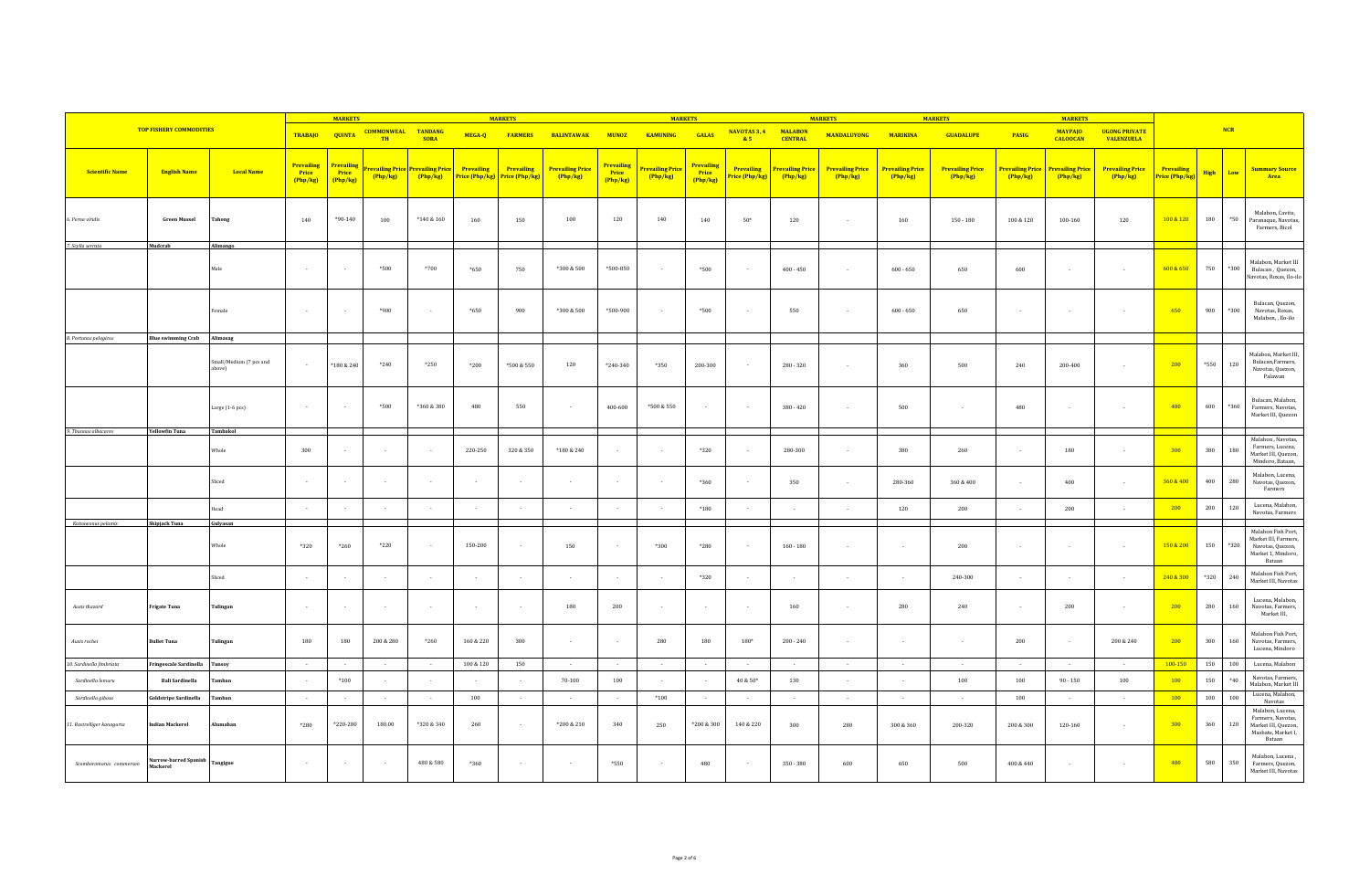|                                                    |                                                  |                                     |                                                  | <b>MARKETS</b>                  |                                                          |              |                                     | <b>MARKETS</b>               |                                   |                                           | <b>MARKETS</b>                    |                                 |                                              |                                   | <b>MARKET</b>                      |                                         | <b>MARKET</b>                     |                                         | <b>MARKETS</b>                    |                                           |                            |                    |            |                                                                                                    |
|----------------------------------------------------|--------------------------------------------------|-------------------------------------|--------------------------------------------------|---------------------------------|----------------------------------------------------------|--------------|-------------------------------------|------------------------------|-----------------------------------|-------------------------------------------|-----------------------------------|---------------------------------|----------------------------------------------|-----------------------------------|------------------------------------|-----------------------------------------|-----------------------------------|-----------------------------------------|-----------------------------------|-------------------------------------------|----------------------------|--------------------|------------|----------------------------------------------------------------------------------------------------|
|                                                    | <b>TOP FISHERY COMMODITIES</b>                   |                                     | <b>TRABAJO</b>                                   | <b>QUINTA</b>                   | <b>COMMONWEAL TANDANG</b><br>TH                          | <b>SORA</b>  | MEGA-Q                              | <b>FARMERS</b>               | <b>BALINTAWAK</b>                 | <b>MUNOZ</b>                              | <b>KAMUNING</b>                   | <b>GALAS</b>                    | NAVOTAS 3, 4<br>85                           | <b>MALABON</b><br><b>CENTRAL</b>  | <b>MANDALUYONG</b>                 | <b>MARIKINA</b>                         | <b>GUADALUPE</b>                  | PASIG                                   | <b>MAYPAJO</b><br><b>CALOOCAN</b> | <b>UGONG PRIVATE</b><br><b>VALENZUELA</b> |                            |                    | <b>NCR</b> |                                                                                                    |
| <b>Scientific Name</b><br>12. Decapterus macrosoma | <b>English Name</b><br>Shortfin scad             | <b>Local Name</b><br>Galunggong     | <b>Prevailing</b><br>Price<br>(Php/kg)<br>$\sim$ | Prevailing<br>Price<br>(Php/kg) | <mark>evailing Price Prevailing Price</mark><br>(Php/kg) | Php/kg       | <b>Prevailing</b><br>Price (Php/kg) | Prevailing<br>Price (Php/kg) | <b>Prevailing Price</b><br>Php/kg | Prevailing<br>Price<br>(Php/kg)<br>$\sim$ | <b>Prevailing Price</b><br>Php/kg | Prevailing<br>Price<br>(Php/kg) | <b>Prevailing</b><br>rice (Php/kg)<br>$\sim$ | <b>Prevailing Price</b><br>Php/kg | <b>Prevailing Price</b><br>Php/kg) | <mark>Prevailing Price</mark><br>Php/kg | <b>Prevailing Price</b><br>Php/kg | <mark>Prevailing Price</mark><br>Php/kg | Prevailing Price<br>Php/kg        | <b>Prevailing Price</b><br>Php/kg         | Prevailing<br>ice (Php/kg) | <b>High</b>        | Low        | <b>Summary Source</b><br>Area                                                                      |
|                                                    |                                                  |                                     |                                                  |                                 |                                                          |              |                                     |                              |                                   |                                           |                                   |                                 |                                              |                                   |                                    |                                         |                                   |                                         |                                   |                                           |                            |                    |            | Malabon Fish Port,                                                                                 |
|                                                    |                                                  | mall (21 pcs and above)             |                                                  | 180                             |                                                          | $\sim$       |                                     |                              | 100                               | $^*120\,\&\,160$                          |                                   |                                 | $\sim$                                       | $140 - 160$                       |                                    | $220\,$                                 | 160-280                           | 140                                     | 120-140                           |                                           | 140                        | 280                | 100        | Lucena, Navotas,<br>Farmers, Market III                                                            |
|                                                    |                                                  | Medium (11-20 pcs)                  | $*240$                                           | 200                             | 240                                                      | 240          | 200-240                             | 250                          | $*190 & 200$                      | 240                                       | 240 & 260                         | 260-300                         | 180                                          | $170 - 200$                       | 240                                | ${\bf 240}$                             | $200\,$                           | 180                                     | $160\ \&\ 180$                    | 180                                       | 240                        | 300                | 160        | Malabon Fish Port,<br>Lucena, Navotas.<br>Farmers, Market III,<br>Market I                         |
|                                                    |                                                  | Large (7-10 pcs)                    | *260 & 280                                       | $*240$                          |                                                          | *280         |                                     |                              |                                   | $*240$                                    |                                   |                                 | $\sim$                                       | 200                               | 280                                | 260                                     | 200 & 300                         | 200                                     |                                   | 200                                       | 200                        | 300                | 200        | Malahon Navotas<br>Lucena, Market III<br>Farmers                                                   |
| 13. Loligo sp.                                     | Squid                                            | Pusit                               |                                                  |                                 |                                                          |              |                                     |                              |                                   |                                           |                                   |                                 |                                              |                                   |                                    |                                         |                                   |                                         |                                   |                                           |                            |                    |            |                                                                                                    |
|                                                    |                                                  | umot                                |                                                  | $*350$                          |                                                          | *460         | 450                                 | $400 - 500$                  | $*200 - 300$                      | 400                                       |                                   |                                 |                                              | 350                               | $\overline{\phantom{a}}$           | 400                                     | $\overline{\phantom{a}}$          | 400                                     | 360                               |                                           | 400                        | 500                | $*200$     | Malabon Fish Port,<br>Lucena, Quezon,<br>Navotas, Samar,<br>Palawan, Farmers,<br>Bulacan           |
|                                                    |                                                  | Bisaya/Kalawang/Lapis               | 300-400                                          | 160-380                         | 240-400                                                  | 380          | 360                                 | 380                          | 130                               | 360                                       | 400                               | 240 & 360                       | 70-250                                       | $\sim$                            | 340 & 440                          |                                         | 180                               | 130                                     | 140                               |                                           | 360, 380, 400              | 440                | 70         | Malabon, Navotas,<br>Farmers, Samar,<br>Palawan, Bulacan,<br>Lucena, Zambales,<br>Mindoro, Palawan |
| 14. Lutjanus sp.                                   |                                                  | Maya-maya                           | *450 & 500                                       |                                 | $*450$                                                   | *480         | 280 & 500                           | 650                          |                                   | 360-500                                   | *350 & 600                        | *350                            | *220-260                                     | 380 - 420                         | 320 & 400                          | 600                                     | $\overline{a}$                    | 360 & 400                               |                                   |                                           | 360, 400, 500              | 650                | *220       | Malabon, Lucena,<br>Navotas, Farmers,<br>Market III, Palawan,<br>Mindoro                           |
| 15. Epinephelus sp.                                | Grouper                                          | Lapu-lapu                           | $*480 & 550$                                     | *260-350                        | 240.00                                                   | *480         | 280                                 | 650                          | $\sim$                            | 260-500                                   | 350 & 400                         | *380 & 400                      | 260*                                         | 350                               | 350                                | 550                                     | $\sim$                            | 280-300                                 | 350                               | $\overline{\phantom{a}}$                  | 350                        | 650                | 240        | Farmers, Navotas,<br>Malabon, Lucena,<br>Market III, Mindoro,<br>Palawan                           |
| Epinephelus sp.                                    | <b>Grouper (Red)</b>                             | Lapu-lapu pula                      | *500 & 520                                       |                                 | $\sim$                                                   | $*560 & 580$ | 280-500                             | 650                          |                                   | 360-500                                   | $*400 & 650$                      | $*450$                          | 270-450                                      | $450 - 500$                       |                                    | 600                                     | 600                               | 280                                     |                                   |                                           | 500                        | 650                | 270        | Lucena, Malabon.<br>Navotas, Market III<br>Farmers, Mindoro,<br>Palawan                            |
| Other Fishery Commodities                          |                                                  |                                     | $\sim$                                           |                                 | $*260$                                                   |              |                                     |                              |                                   | $\sim$                                    |                                   |                                 |                                              |                                   |                                    |                                         |                                   |                                         |                                   |                                           | 280 & 360                  |                    | $*200$     | Farmers, Lucena,                                                                                   |
| Acanthurus sp.                                     | <b>Surgeon Fish</b>                              | abahita                             |                                                  | *250                            |                                                          |              |                                     |                              |                                   |                                           |                                   |                                 | $200*$                                       |                                   |                                    |                                         | 360                               |                                         | 280                               |                                           |                            | 360                |            | Navotas, Mindoro<br>Malabon Fish Port,                                                             |
| Acetes sp.<br>Alepis djebaba                       | Sergestids<br>Shrimp scad                        | lamang<br>Salay batang              | $\sim$                                           | $\sim$                          | $\sim$                                                   | $*120$       | 220-300                             | *380                         |                                   | $\sim$                                    | $\sim$                            | $\sim$                          | $\sim$                                       | 60                                | $\sim$                             |                                         | $\sim$<br>$\sim$                  | $\sim$                                  |                                   |                                           | 60<br>220-300              | $*120$<br>*380 220 | 60         | Market III, Navotas<br>Lucena, Malabon                                                             |
| Atule mate                                         | <b>Yellowtail Scad</b>                           | Salav-<br>salay/Marapati/Budburon   | *320                                             | $*220$                          |                                                          | $\sim$       |                                     |                              | *180 & 200                        | *200 & 360                                | 300 & 350                         |                                 |                                              |                                   |                                    |                                         |                                   |                                         |                                   |                                           | 300 & 350                  | *360               | *180       | Malabon, Navotas,                                                                                  |
| Ambiygaster sirm                                   | <b>Spotted sardinella</b>                        | Bagudlong<br>Turay                  |                                                  |                                 |                                                          |              |                                     |                              |                                   |                                           |                                   |                                 |                                              |                                   |                                    |                                         |                                   |                                         |                                   |                                           |                            |                    |            | Lucena<br>$_{\rm NA}$                                                                              |
| Caesio sp.                                         | Fusilier                                         | Dalagang Bukid                      | $\sim$                                           |                                 | $\sim$                                                   | $\sim$       |                                     |                              | $*150-200$                        | 300                                       | 260 & 320                         | 260 & 280                       |                                              | $\sim$                            |                                    |                                         | $\sim$                            |                                         |                                   |                                           | 260                        | 300                | $*150$     | lalabon ,Farmers and<br>Navotas                                                                    |
| Caesio caerulat                                    | <b>Blue and Gold Fusilier</b>                    | alagang Bukid<br><b>Bilog/Sulid</b> | 280                                              | 240                             |                                                          | $\sim$       | 280                                 | 300-350                      | $\sim$                            | $\sim$                                    | $\sim$                            | $\overline{\phantom{a}}$        | $*150 & 200$                                 | $\sim$                            |                                    |                                         | $\overline{\phantom{a}}$          | $\overline{\phantom{a}}$                |                                   | $\sim$                                    | 280                        | 350                | $*150$     | Palawan, Lucena,<br>Malabon, Navotas                                                               |
| Caesio cuning                                      | <b>Redbelly Yellowtail</b><br>Fusilier           | alagang Bukid<br>Lapad/Sinaw-an     | *320 & 340                                       | *250 & 280                      |                                                          | $\sim$       | 250                                 | 400 & 420                    | *180                              | 340-380                                   | *300-400                          | *300 & 350                      | *220 & 260                                   | 360                               | 360                                | 340 & 380                               | 360                               | 300 & 360                               | 300                               |                                           | 360                        | 420                | *180       | Malabon Fish Port<br>Farmers, Navotas,<br>Lucena, Palawan                                          |
| Carangoides armatus<br>Carangoides ferdau          | <b>Longfin trevally</b><br><b>Blue Trevally</b>  | <b>Talakitok</b><br>Talakitok/Sibo  |                                                  |                                 |                                                          |              |                                     |                              |                                   |                                           |                                   |                                 |                                              |                                   |                                    |                                         |                                   |                                         |                                   |                                           |                            |                    |            | NA<br>NA                                                                                           |
| Carangoides fulvogutt                              | Yellow/Gold-spotte<br><b>Trevally</b>            | alakitok/Mamsa                      | $\sim$                                           |                                 | $\sim$                                                   | $\sim$       |                                     |                              | $\sim$                            | $\sim$                                    |                                   |                                 | $\sim$                                       |                                   |                                    | $\sim$                                  | $\sim$                            | $\overline{\phantom{a}}$                | $\sim$                            |                                           |                            |                    |            | $_{\rm NA}$                                                                                        |
| Caranx ignobilis<br>Caranx sexfasciatus            | <b>Giant Trevally</b><br><b>Big Eye Trevally</b> | Talakitok<br><b>Talakitok</b>       |                                                  |                                 |                                                          |              |                                     |                              |                                   |                                           |                                   |                                 |                                              |                                   |                                    |                                         |                                   |                                         |                                   |                                           |                            |                    |            | NA<br>NA                                                                                           |
| Caranx sp.                                         | <b>Trevally</b>                                  | <b>Talakitok</b>                    | $*340$                                           | *340                            |                                                          | 420.00       | 350                                 | 480 & 550                    |                                   | $*360 - 400$                              | *300 &500                         | $*400.440$                      | $\sim$                                       | 380                               |                                    | 450                                     | 450                               |                                         |                                   |                                           | 450                        | 550                | *300       | Malabon, Lucena,<br>Farmers, Market III<br>Palawan, Navotas                                        |
| Caranx melampygus                                  | <b>Bluefin Trevally</b><br>Mudfish/Striped       | Talakitok/Mamsa/Lison               |                                                  |                                 |                                                          |              |                                     |                              |                                   |                                           |                                   |                                 |                                              |                                   |                                    |                                         |                                   |                                         |                                   |                                           |                            |                    |            | $_{\rm NA}$                                                                                        |
| Channa striata<br>Clarias gariepinus               | Snakehead<br><b>African Catfish</b>              | Haw-An/Dalag/Aluan<br>Hito/Pantat   | $\sim$                                           | $\sim$                          | $\sim$                                                   | $\sim$       | $\sim$                              | $\sim$                       | $\sim$                            | $\sim$                                    | $\sim$                            | $\sim$                          | $\sim$                                       | $\sim$                            | $\sim$                             | $\sim$                                  | $\sim$                            | $\sim$                                  | $\sim$                            | $\sim$                                    | <b>College</b>             | $\sim$             |            | $_{\rm NA}$<br>NA                                                                                  |
| Clarias sp.                                        | Catfish                                          | lito                                | $*170 - 180$                                     | *180 & 200                      | $*130$                                                   | $*150$       |                                     |                              | $^{\ast}180$                      | $*200$                                    |                                   |                                 |                                              |                                   |                                    |                                         |                                   | $\overline{\phantom{a}}$                |                                   |                                           | *130-200                   | $*200$             | $*120$     | Navotas, Farmers,<br>Laguna                                                                        |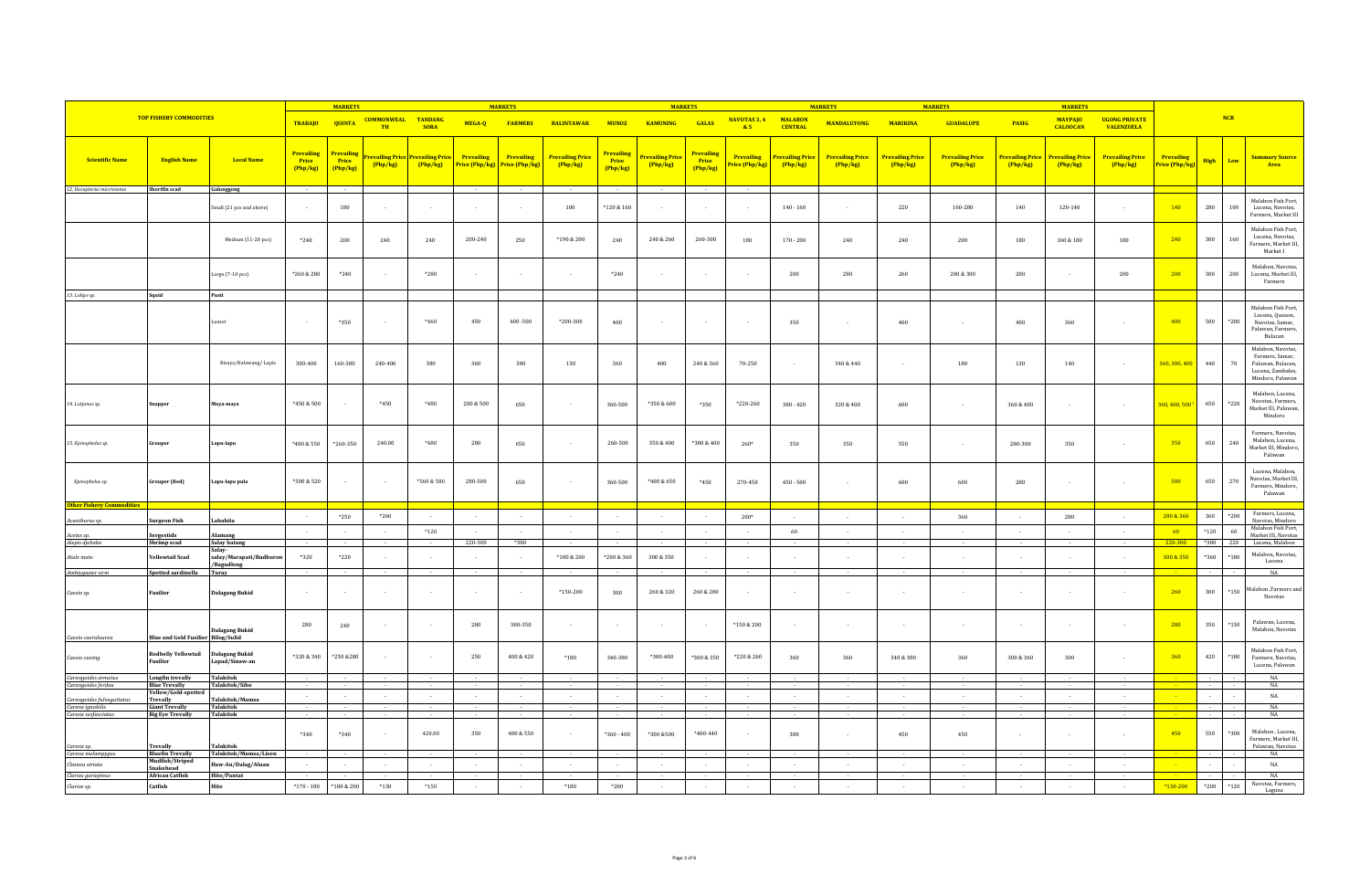|                                                  |                                                   |                                                                             |                                       | <b>MARKETS</b>                  |                                 |                                          |                              | <b>MARKETS</b>                   |                                   |                                      | <b>MARKETS</b>                    |                                        |                             |                                     | <b>MARKETS</b>                      |                                   | <b>MARKETS</b>                    |                                           | <b>MARKETS</b>                    |                                           |                              |               |                |                                                             |
|--------------------------------------------------|---------------------------------------------------|-----------------------------------------------------------------------------|---------------------------------------|---------------------------------|---------------------------------|------------------------------------------|------------------------------|----------------------------------|-----------------------------------|--------------------------------------|-----------------------------------|----------------------------------------|-----------------------------|-------------------------------------|-------------------------------------|-----------------------------------|-----------------------------------|-------------------------------------------|-----------------------------------|-------------------------------------------|------------------------------|---------------|----------------|-------------------------------------------------------------|
|                                                  | <b>TOP FISHERY COMMODITIES</b>                    |                                                                             | <b>TRABAJO</b>                        | <b>QUINTA</b>                   | <b>COMMONWEAL TANDANG</b><br>TH | <b>SORA</b>                              | MEGA-Q                       | <b>FARMERS</b>                   | <b>BALINTAWAK</b>                 | <b>MUNOZ</b>                         | <b>KAMUNING</b>                   | <b>GALAS</b>                           | NAVOTAS 3, 4 MALABON<br>85  | <b>CENTRAL</b>                      | <b>MANDALUYONG</b>                  | <b>MARIKINA</b>                   | <b>GUADALUPE</b>                  | PASIG                                     | <b>MAYPAIO</b><br><b>CALOOCAN</b> | <b>UGONG PRIVATE</b><br><b>VALENZUELA</b> |                              |               | NCR            |                                                             |
|                                                  |                                                   |                                                                             |                                       |                                 |                                 |                                          |                              |                                  |                                   |                                      |                                   |                                        |                             |                                     |                                     |                                   |                                   |                                           |                                   |                                           |                              |               |                |                                                             |
| <b>Scientific Name</b>                           | <b>English Name</b>                               | <b>Local Name</b>                                                           | <b>Prevailing</b><br>Price<br>Php/kg) | Prevailins<br>Price<br>(Php/kg) | evailing Price<br>Php/kg        | <mark>revailing Price</mark><br>(Php/kg) | Prevailing<br>Price (Php/kg) | Prevailing<br>Price (Php/kg)     | <b>Prevailing Price</b><br>Php/kg | <b>Prevailing</b><br>Price<br>Php/kg | <b>Prevailing Price</b><br>Php/kg | <b>Prevailing</b><br>Price<br>(Php/kg) | Prevailing<br>rice (Php/kg) | <b>Prevailing Price</b><br>(Php/kg) | <b>Prevailing Price</b><br>(Php/kg) | <b>Prevailing Price</b><br>Php/kg | <b>Prevailing Price</b><br>Php/kg | <mark>Prevailing Price</mark><br>(Php/kg) | <b>Prevailing Price</b><br>Php/kg | <b>Prevailing Price</b><br>Php/kg         | Prevailing<br>Price (Php/kg) | High          | Low            | <b>Summary Source</b><br>Area                               |
|                                                  |                                                   |                                                                             |                                       |                                 |                                 |                                          |                              |                                  |                                   |                                      |                                   |                                        |                             |                                     |                                     |                                   |                                   |                                           |                                   |                                           |                              |               |                |                                                             |
| Coryphaena hippurus                              |                                                   | Common Dolphin Fish Dorado/Duradu/Lamadan                                   | $\sim$                                | $\sim$                          | $\sim$                          | $\sim$                                   | $\sim$                       | $\sim$                           | $\sim$                            | $\sim$                               | $\sim$                            | $\sim$                                 | $\sim$                      | $\sim$                              | $\sim$                              | $\sim$                            | $\sim$                            | $\sim$                                    | $\sim$                            | $\sim$                                    |                              |               | $\overline{a}$ | $_{\rm NA}$                                                 |
| Coryphaena sp.<br>Cypselurus poecilopterus       | <b>Dolphin Fish</b><br><b>Spotted Flying Fish</b> | Pandawan<br>Bangsi                                                          |                                       |                                 |                                 |                                          |                              |                                  |                                   |                                      |                                   |                                        |                             |                                     |                                     |                                   |                                   |                                           |                                   |                                           |                              |               |                | NA<br>NA                                                    |
| Cypselurus sp.                                   | <b>Flying Fish</b>                                | iw/Barongoy/Baro-baro                                                       | $\sim$                                |                                 | $\sim$                          | $\sim$                                   | $\cdot$                      | $\overline{\phantom{a}}$         |                                   | $\sim$                               | $\sim$                            | $\sim$                                 | $\sim$                      | $\sim$                              |                                     | $\sim$                            | $\cdot$                           | $\sim$                                    | $\sim$                            |                                           |                              |               |                | $_{\rm NA}$                                                 |
| Decapterus kurroides                             | <b>Redtail Scad</b>                               | Burot/Budloy/Tabilos/But<br>sawan                                           | *180                                  | 180                             |                                 | $\overline{\phantom{a}}$                 |                              |                                  |                                   | 180                                  |                                   |                                        |                             |                                     |                                     |                                   |                                   |                                           |                                   |                                           | 180                          | 180           | 180            | Market I, Navotas,<br>Quezon, Bataan, Bicol                 |
|                                                  |                                                   |                                                                             | *200                                  | *200                            | $\sim$                          | $\overline{a}$                           |                              | $\sim$                           | 200                               | $*240 - 260$                         | $\sim$                            | $\sim$                                 | $\sim$                      |                                     |                                     |                                   |                                   |                                           |                                   |                                           | 200                          | $^*260$       | 200            | Batangas, Market 1,<br>Mindoro, Malabon                     |
| Decapterus macarellus                            | <b>Mackerel Scad</b>                              |                                                                             |                                       |                                 |                                 |                                          |                              |                                  |                                   |                                      |                                   |                                        |                             |                                     |                                     |                                   |                                   |                                           |                                   |                                           |                              |               |                |                                                             |
| Decapterus macrosoma                             | <b>Shortfin Scad</b>                              | <b>Galunggong</b> (Imported)<br>Medium (11-20 pcs)                          |                                       |                                 |                                 | $\sim$                                   |                              |                                  | 180                               | *200                                 |                                   |                                        |                             |                                     |                                     |                                   |                                   | 180                                       |                                   |                                           |                              | $*200$        |                | Navotas                                                     |
|                                                  |                                                   | Large $(7-10$ pcs)                                                          | *240                                  | *220 & 240                      |                                 |                                          |                              |                                  | $*180$                            | *200 & 240                           |                                   | $*240$                                 |                             |                                     |                                     |                                   |                                   |                                           |                                   |                                           | <b>180</b><br>$180 - 240$    | $*240$ $*180$ | 180            | Navotas                                                     |
| Decapterus russeli                               | Indian scad<br>Croaker                            | <b>Galunggong Babae</b><br>Alakaak                                          | $\sim$                                | $\sim$                          | 100<br>$\sim$                   | $\sim$                                   | $\sim$                       | $\overline{a}$                   | $\sim$                            | $*160 - 200$<br>$\sim$               | $\sim$                            | $\sim$                                 | $\sim$                      | 240-260                             | $\sim$                              | $\sim$                            | 300                               | $\sim$                                    | $\sim$                            | $\sim$                                    | 100<br>240-300               | $*200$<br>300 | 100<br>240     | Navotas<br>Malabon Fish Port                                |
| Dendrophysa russelii                             |                                                   |                                                                             |                                       |                                 |                                 |                                          |                              |                                  |                                   |                                      |                                   |                                        |                             |                                     |                                     |                                   |                                   |                                           |                                   |                                           |                              |               |                | Market III, Farmers                                         |
| Elagatis sp.                                     | <b>Rainbow runner</b>                             | almon<br>Salmon/Malasalmon/Sali                                             | $\sim$                                |                                 | $\sim$                          | $\sim$                                   | $\sim$                       | $\overline{\phantom{a}}$         | $\sim$                            | $\sim$                               | $\sim$                            | 160                                    | $\sim$                      |                                     |                                     | $\sim$                            | $\overline{\phantom{a}}$          | $\sim$                                    | $\sim$                            |                                           | <b>160</b>                   | 160           | 160            | Farmers, Navotas                                            |
| Elagatis bipinnulata                             | Rainbow Runner                                    | dato/Salmon/Malasolid/M<br>nilaay/Salindatu<br>Tambakol                     |                                       |                                 |                                 | $\overline{\phantom{a}}$                 |                              |                                  |                                   |                                      |                                   |                                        |                             |                                     |                                     |                                   |                                   |                                           |                                   |                                           |                              |               |                | $_{\rm NA}$                                                 |
| Euthynnus affinis                                | <b>Eastern Little Tuna</b>                        | Parag/Tulingan/<br>)amlog/Bogaonga                                          |                                       |                                 |                                 | $\sim$                                   |                              |                                  |                                   |                                      |                                   |                                        |                             |                                     |                                     |                                   |                                   |                                           |                                   |                                           |                              |               |                | $_{\rm NA}$                                                 |
| Faunus ater                                      | Brackish water snail                              | sanisi                                                                      |                                       |                                 |                                 | $\cdot$                                  |                              |                                  |                                   | $\sim$                               |                                   |                                        | $\sim$                      |                                     |                                     |                                   | $\overline{\phantom{a}}$          |                                           |                                   |                                           |                              |               |                | $_{\rm NA}$                                                 |
| Gerres sp.                                       | Mojarras                                          | atab                                                                        | $\sim$                                |                                 |                                 | $\sim$                                   | $\sim$                       | $\overline{\phantom{a}}$         |                                   | $*360$                               | $\sim$                            | $\sim$                                 | $\sim$                      | $220 - 250$                         | $\sim$                              |                                   | 330                               |                                           |                                   |                                           | 220-330 <sup>2</sup>         | 330           | 220            | Malabon                                                     |
| Gerres oyena                                     | ommon Silverbiddy                                 | Latab/Lamas                                                                 | $\sim$                                |                                 |                                 | $\sim$                                   |                              |                                  |                                   | $\sim$                               |                                   |                                        | $\sim$                      |                                     |                                     |                                   | $\cdot$                           |                                           |                                   |                                           |                              |               |                | $_{\rm NA}$                                                 |
| Glossogobius giuris<br>Gnathanodon speciosus     | <b>Tank Goby</b><br><b>Golden Trevally</b>        | Pijanga/Bias<br>Aamsa/Talakitok/Badlon                                      |                                       |                                 |                                 |                                          |                              |                                  |                                   |                                      |                                   |                                        | $\sim$                      |                                     |                                     |                                   |                                   |                                           |                                   |                                           |                              |               |                | NA<br>$_{\rm NA}$                                           |
| Gobiopterus lacustris                            | <b>Lacustrine Goby</b>                            | Dulong                                                                      |                                       |                                 |                                 |                                          |                              |                                  |                                   |                                      |                                   |                                        |                             |                                     |                                     |                                   |                                   |                                           |                                   |                                           |                              |               |                | NA                                                          |
| Hemiramphus sp.                                  | Halfbeak                                          | Salurasid/Borokon/Suasid<br>/Bugiw/Buging                                   |                                       |                                 |                                 | $\sim$                                   |                              |                                  |                                   | $\sim$                               |                                   |                                        | $\sim$                      |                                     |                                     |                                   | $\overline{\phantom{a}}$          |                                           |                                   |                                           |                              |               |                | $_{\rm NA}$                                                 |
| Hypoatherina temminckii                          | Silverside<br>Indo-Pacific                        | Dilis/bolinao<br>Malasugi/Marang/Solisog                                    |                                       |                                 |                                 |                                          |                              |                                  |                                   |                                      | *240                              |                                        |                             |                                     |                                     |                                   |                                   |                                           |                                   |                                           | $*240$                       | $*240$ $*240$ |                | Farmers                                                     |
| Istiophorus platypterus<br>Johnius amblycephalus | Sailfish/Sailfish<br>Croaker                      | /Liplipan<br>Abu/Alakaak                                                    |                                       |                                 |                                 | $\overline{\phantom{a}}$                 |                              |                                  |                                   |                                      |                                   |                                        |                             |                                     |                                     |                                   |                                   |                                           |                                   |                                           |                              |               |                | $_{\rm NA}$<br>NA                                           |
| Leiognathus equulus                              | mmon Ponyfish                                     | Sapsap/Kyampi/Tambon                                                        | $\sim$                                |                                 | $\sim$                          | $\sim$                                   |                              |                                  |                                   | $\sim$                               | $\sim$                            | $\sim$                                 | $\sim$                      | $\sim$                              | $\sim$                              | $\sim$                            | $\sim$                            | $\sim$                                    |                                   | $\sim$                                    |                              |               |                | $_{\rm NA}$                                                 |
| Leiognathus splendens                            | Splendid ponyfish                                 | Sapsap                                                                      |                                       |                                 |                                 |                                          |                              | 450 & 500                        |                                   |                                      |                                   |                                        |                             |                                     |                                     |                                   |                                   |                                           |                                   |                                           | 450 & 500                    | 500 450       |                | Lucena<br>Malabon Fish Port,                                |
| Leiognathus sp.                                  | Pony Fish/Slipmouth                               | awayan/Tambong/Sapsa                                                        |                                       |                                 |                                 | 380                                      |                              |                                  |                                   | 280-400                              |                                   |                                        |                             | $250 - 380$                         |                                     | 320-500                           | 360                               | 440                                       |                                   |                                           | 380                          | 500           | 250            | Lucena, Quezon,<br>Farmers                                  |
| Lethrinus ornatu                                 | <b>Irnate Emperor</b>                             | Kanuping/Bukawin/Kata<br>nbak                                               | $\sim$                                |                                 |                                 | $\overline{\phantom{a}}$                 |                              |                                  |                                   | $\sim$                               |                                   |                                        | $\sim$                      |                                     | $\overline{\phantom{a}}$            |                                   | $\overline{\phantom{a}}$          |                                           |                                   |                                           |                              |               |                | NA<br>Farmers, Malabon,                                     |
| Lethrinus sp.                                    | <b>Emperor fish</b><br><b>Giant Freshwater</b>    | anuping                                                                     | $\sim$                                |                                 | 260                             | $\sim$                                   | $\sim$                       | $\overline{\phantom{a}}$         | $\sim$                            | 260-360                              | $\sim$ $-$                        |                                        | $\sim$                      | $\sim$                              | $\sim$                              | $\sim$                            | $300 - 450$                       | $\overline{\phantom{a}}$                  | $\sim$                            | $\overline{a}$                            | 260                          | 450           | 260            | Navotas                                                     |
| Macrobrachium rosenbergii                        | Prawn<br>Indo-pacific Blue                        | asayan/Ulang                                                                | $\sim$<br>$\sim$                      |                                 | $\sim$<br>$\sim$                | $\sim$<br>$\sim$                         | $\sim$<br>$\sim$             | $\overline{a}$<br>$\overline{a}$ | $\sim$<br>$\sim$                  | $\sim$<br>$\sim$                     | $\sim$<br>$\sim$                  | $\sim$<br>$\sim$                       | $\sim$<br>$\sim$            | $\sim$<br>$\sim$                    | $\sim$<br>$\sim$                    | $\sim$<br>$\sim$                  | $\sim$<br>$\sim$                  | $\sim$<br>$\sim$                          | $\sim$<br>$\sim$                  | $\sim$<br>$\sim$                          |                              |               |                | $_{\rm NA}$<br>$_{\rm NA}$                                  |
| Makaira mazara<br>Makaira nigricans              | Marlin<br><b>Blue Marlin</b>                      | lalasugi<br>Malasugui/Mantalaan                                             |                                       |                                 |                                 |                                          |                              |                                  |                                   |                                      |                                   |                                        |                             |                                     |                                     |                                   |                                   |                                           |                                   |                                           |                              |               |                | NA                                                          |
| Mene maculata                                    | <b>Moonfish</b>                                   | habeta/Sanatero/Kadis<br>Hiwas/Chabita/Pateros/Bi<br>ong-Bilong/Tabas/Kunan | *260 & 300                            |                                 | 140-240                         | $*280$                                   |                              |                                  | *120-200                          | 200                                  | *180-350                          | 240                                    | $*180 & 200$                | $\sim$                              | 280                                 |                                   | 280 - 320                         | 160 & 180                                 |                                   |                                           | 240 & 280                    | 320           | 140            | Farmers, Navotas,<br>Market I. Malabon.<br>Zambales, Lucena |
| Metapenaeus ensis                                | Greasy - back shrimp                              | <b>uwahe</b>                                                                | $*440$                                |                                 |                                 | *700                                     |                              |                                  |                                   |                                      |                                   |                                        |                             |                                     | 560                                 |                                   | $\overline{\phantom{a}}$          |                                           |                                   |                                           | 560                          | $^{\ast}700$  | $*440$         | Malabon Fish Port.<br>Navotas Fish Port                     |
| Naso Unicornis                                   | <b>Bluespine Unicorn</b><br>Fish                  | urahan/Gangis/Indanga<br>/Kais                                              |                                       |                                 |                                 | $\overline{\phantom{a}}$                 |                              |                                  |                                   |                                      |                                   |                                        | $\sim$                      |                                     |                                     |                                   | $\overline{\phantom{a}}$          |                                           |                                   |                                           |                              |               |                | NA                                                          |
| Nemipterus bathybius                             | Yellowbelly<br><b>Threadfin Bream</b>             | Bisugo/Saguision/Suga/Oli                                                   | $\sim$                                |                                 | $\sim$                          | $\sim$                                   | $\sim$                       | $\overline{\phantom{a}}$         | $\sim$                            | $\sim$                               | *380-400                          | $\sim$                                 | $\sim$                      | $\sim$                              | $\sim$                              | $\sim$                            | $\sim$                            | $\sim$                                    | $\sim$                            | $\sim$                                    | *380-400                     | $*400$        | *380           | Farmers                                                     |
| Nemipterus furcosus                              | <b>Fork-tailed threadfin</b><br>bream             | isugo                                                                       | $\sim$                                |                                 | $\sim$                          | $\sim$                                   | *240-380                     | 400 & 480                        | $\sim$                            | $\sim$                               | $\sim$                            | *280 & 400                             | $\sim$                      | $\sim$                              | $\overline{a}$                      | $\sim$                            | $\sim$                            | $\sim$                                    | $\sim$                            | $\sim$                                    | 400 & 480                    | 480           | $*240$         | irmers and Malaboi<br>Lucena                                |
| lemipterus hexodon                               | <b>Ornate Threadfin</b><br><b>Bream</b>           | Saguision/Suga/Olisi/Mar<br>baraan                                          |                                       |                                 | $\overline{\phantom{a}}$        | $\sim$                                   |                              |                                  | $\sim$                            | $\sim$                               | $\sim$                            |                                        | $\sim$                      | $\sim$                              | $\sim$                              | $\sim$                            | $\sim$                            | $\overline{\phantom{a}}$                  |                                   | $\sim$                                    |                              |               |                | $_{\rm NA}$                                                 |
| Nemipterus japonicus                             | Japanese Threadfin<br>Bream                       | disugo/Lagaw                                                                | $\sim$                                |                                 |                                 | $\sim$                                   |                              |                                  |                                   | $\sim$                               |                                   |                                        | $\sim$                      | $\sim$                              | $\sim$                              |                                   | $\overline{\phantom{a}}$          |                                           |                                   |                                           |                              |               |                | $_{\rm NA}$                                                 |
| Nemipterus nematopu.                             | <b>Yellowtip Threadfin</b><br>Bream               |                                                                             | $\sim$                                |                                 |                                 | $\sim$                                   |                              |                                  |                                   | $\sim$                               |                                   |                                        | $\overline{\phantom{a}}$    |                                     |                                     |                                   | $\overline{\phantom{a}}$          |                                           |                                   |                                           |                              |               |                | $_{\rm NA}$                                                 |
| Nemipterus sp.                                   | <b>Threadfin Bream</b>                            |                                                                             |                                       |                                 |                                 | $*380$                                   |                              |                                  |                                   | 240-380                              |                                   |                                        | $200*$                      | 320                                 | $280 - 440$                         | 360                               | 360                               |                                           | 280-300                           |                                           | 280 & 360                    | $440\,$       | $*200$         | Malabon Fish Port,<br>Farmers, Navotas,<br>Bataan, Lucena   |
| Octopus vulgaris                                 | <b>Common Octopus</b>                             | Kugita/Pugita                                                               |                                       |                                 |                                 |                                          |                              |                                  |                                   |                                      |                                   |                                        |                             |                                     |                                     |                                   |                                   |                                           |                                   |                                           |                              |               |                | NA                                                          |
| Parupeneus sp.                                   | Goatfish                                          | Saramulyete<br>Bukawon/Budlatan/Buka                                        |                                       |                                 | *280 & 300                      |                                          |                              |                                  |                                   |                                      |                                   |                                        |                             |                                     |                                     |                                   | 280                               |                                           |                                   |                                           | 280                          | $*300$        | 280            | Malabon, Farmers                                            |
| Priacanthus hamrur                               | <b>Moontail Bullseye</b>                          |                                                                             | $\sim$                                |                                 | $\sim$                          | $\sim$                                   |                              |                                  |                                   | $*360$                               |                                   |                                        |                             |                                     |                                     |                                   |                                   |                                           | $\sim$                            |                                           | $*360$                       | $^{\ast}360$  | $^{\ast}360$   | Malabon                                                     |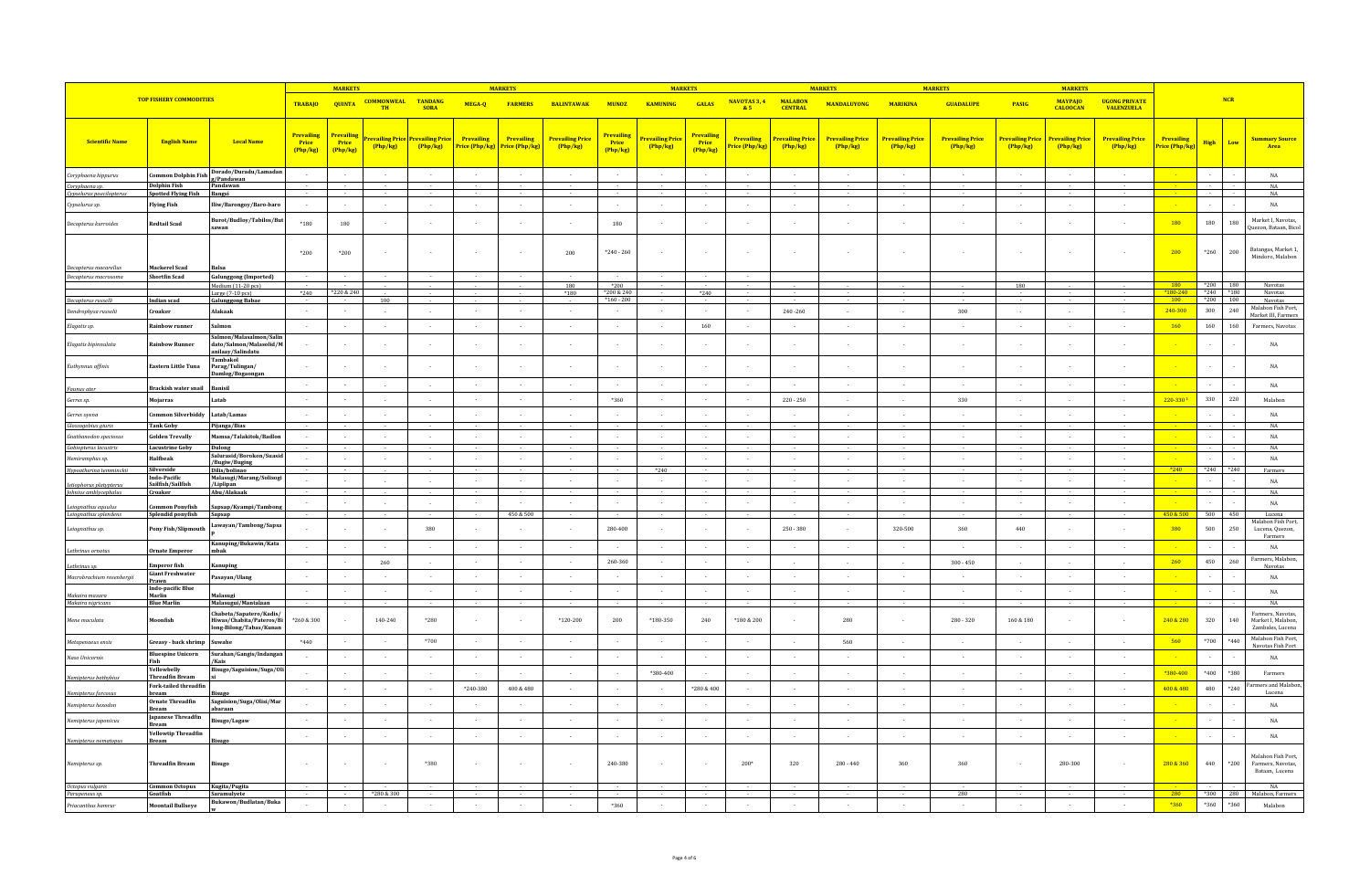|                                        |                                      |                                                                            |                                        | <b>MARKETS</b>                         |                                 |                                     |                              | <b>MARKETS</b>               |                                     |                                        | <b>MARKETS</b>                    |                                 |                              |                                   | <b>MARKETS</b>                      |                                     | <b>MARKETS</b>                    |                              | <b>MARKETS</b>                    |                                           |                              |              |              |                                                                                    |
|----------------------------------------|--------------------------------------|----------------------------------------------------------------------------|----------------------------------------|----------------------------------------|---------------------------------|-------------------------------------|------------------------------|------------------------------|-------------------------------------|----------------------------------------|-----------------------------------|---------------------------------|------------------------------|-----------------------------------|-------------------------------------|-------------------------------------|-----------------------------------|------------------------------|-----------------------------------|-------------------------------------------|------------------------------|--------------|--------------|------------------------------------------------------------------------------------|
|                                        | <b>TOP FISHERY COMMODITIES</b>       |                                                                            | <b>TRABAJO</b>                         | <b>QUINTA</b>                          | <b>COMMONWEAL TANDANG</b><br>TH | <b>SORA</b>                         | MEGA-Q                       | <b>FARMERS</b>               | <b>BALINTAWAK</b>                   | <b>MUNOZ</b>                           | <b>KAMUNING</b>                   | GALAS                           | NAVOTAS 3, 4<br>85           | <b>MALABON</b><br><b>CENTRAL</b>  | <b>MANDALUYONG</b>                  | <b>MARIKINA</b>                     | <b>GUADALUPE</b>                  | PASIG                        | <b>MAYPAJO</b><br><b>CALOOCAN</b> | <b>UGONG PRIVATE</b><br><b>VALENZUELA</b> |                              |              | <b>NCR</b>   |                                                                                    |
| <b>Scientific Name</b>                 | <b>English Name</b>                  | <b>Local Name</b>                                                          | <b>Prevailing</b><br>Price<br>(Php/kg) | <b>Prevailing</b><br>Price<br>(Php/kg) | revailing Price<br>Php/kg       | <b>Prevailing Price</b><br>(Php/kg) | Prevailing<br>Price (Php/kg) | Prevailing<br>Price (Php/kg) | <b>Prevailing Price</b><br>(Php/kg) | <b>Prevailing</b><br>Price<br>(Php/kg) | <b>Prevailing Price</b><br>Php/kg | Prevailing<br>Price<br>(Php/kg) | Prevailing<br>Price (Php/kg) | <b>Prevailing Price</b><br>Php/kg | <b>Prevailing Price</b><br>(Php/kg) | <b>Prevailing Price</b><br>(Php/kg) | <b>Prevailing Price</b><br>Php/kg | Prevailing Price<br>(Php/kg) | <b>Prevailing Price</b><br>Php/kg | <b>Prevailing Price</b><br>(Php/kg)       | Prevailing<br>Price (Php/kg) | High         | Low          | <b>Summary Source</b><br>Area                                                      |
| terocaesio chrysozona                  | oldband Fusilier                     | <b>Dalagang Bukid Bilog</b>                                                | $\sim$                                 |                                        | $\sim$                          | $\sim$                              | ٠.                           | $\overline{\phantom{a}}$     | $\sim$                              | $\cdot$                                | $\sim$                            |                                 |                              | $250 - 280$                       | $300\,$                             | $300\,$                             | 280                               | $260\,\&\,300$               |                                   |                                           | 300                          | 300          | 250          | Malabon Fish Port,<br>Farmers, Market III,                                         |
| Pterocaesio digramma                   | Double-lined Fusilier                | Dalagang Bukid<br>Bilog/Solid<br>Hasa-                                     | $\sim$                                 | $\sim$                                 | $\sim$                          | $\sim$                              | $\sim$                       | $\sim$                       | $\sim$                              | $\sim$                                 | $\sim$                            | $\sim$                          | $\sim$                       | $\sim$                            | $\sim$                              | $\sim$                              | $\sim$                            | $\sim$                       | $\sim$                            | $\sim$                                    |                              | $\sim$       |              | Lucena<br>NA                                                                       |
| Rastrelliger brachysoma                | Short-bodied<br>Mackerel             | hasa/Baraniti/Kabalyas/K<br>abayas/Agumaa/Gumaa/B                          |                                        |                                        | $*280$                          | $\overline{\phantom{a}}$            | 300                          | 380                          |                                     |                                        |                                   | 260                             |                              | $280 - 320$                       | 280 & 360                           | 350 & 360                           | 360                               |                              | 280-300                           |                                           | 280 & 360                    | 360          | 260          | Malabon Fish Port,<br>Farmers, Lucena,<br>Navotas                                  |
|                                        |                                      |                                                                            | $\overline{\phantom{a}}$               |                                        | $\overline{\phantom{a}}$        | *380                                | $\overline{\phantom{a}}$     |                              |                                     | *360                                   | $\sim$                            |                                 | $\sim$                       | $\sim$                            |                                     |                                     | $\overline{\phantom{a}}$          |                              |                                   | $\sim$                                    | *360 & 380                   | *380         | *360         | Malabon                                                                            |
| Rastrelliger sp.<br>Salmo salar        | Mackerel<br><b>Atlantic Salmon</b>   | Hasa-hasa<br>Salmon                                                        |                                        |                                        |                                 |                                     |                              |                              |                                     |                                        |                                   |                                 |                              |                                   |                                     |                                     |                                   |                              |                                   |                                           |                              |              |              | Malabon, Quezon,                                                                   |
|                                        |                                      |                                                                            | $160\,\&\,180$                         | 160                                    | $*130$                          | 180.00                              |                              |                              | 150                                 | $*150$                                 |                                   |                                 | $\sim$                       | 140                               |                                     | 300                                 | 180                               |                              |                                   |                                           | 180                          | 300          | $^{\ast}130$ | Market III, Farmers,<br>Navotas                                                    |
|                                        |                                      | aellv                                                                      | 320 & 360                              | 320                                    | $\sim$                          | $\sim$                              | $\sim$                       | $\overline{a}$               | *300                                | *360                                   | $\sim$                            | $\sim$                          | $\sim$                       | $\sim$                            | $\sim$                              | $320 - 400$                         | 360                               | $\sim$                       | $\sim$                            | $\overline{\phantom{a}}$                  | 320                          | 400          | *300         | Farmers, Malabon,<br>Quezon, Navotas                                               |
| Sardinella tawilis                     | Freshwater tawilis Tawilis/Salinyasi | meat/sliced                                                                | $\sim$                                 |                                        | 100-140                         | 700.00<br>*160 & 180                | $\sim$                       | $\sim$                       | $\sim$                              | $\sim$                                 | $\sim$                            | $\sim$                          | $\sim$                       | $\sim$                            | $\sim$                              | 900<br>160                          | 700                               | $\overline{\phantom{a}}$ .   | $\sim$                            | $\sim$                                    | 700                          | 900          | 700          | Quezon, Farmers,<br>Malabon<br>Lucena                                              |
| Saurida tumbil                         | Greater Lizard Fish                  | Kalaso/Talho/Tiki-tiki                                                     | $\sim$                                 |                                        |                                 | $\overline{\phantom{a}}$            |                              |                              |                                     |                                        |                                   |                                 |                              |                                   |                                     |                                     |                                   |                              |                                   |                                           |                              |              |              | $_{\rm NA}$                                                                        |
| Scarus sp.                             | Parrotfish                           | Mul-Mol/Mol-mol/Batagon                                                    |                                        |                                        | $*130$                          | $\cdot$                             |                              |                              |                                     | $^{\ast}200$                           |                                   |                                 |                              |                                   |                                     |                                     |                                   |                              |                                   | $\cdot$                                   | *130 & 200                   | $*200$       | $*130$       | Malabon                                                                            |
| Scatophagus argus                      | potted Scad                          | Kapiged/Kitang                                                             | $\sim$                                 |                                        | $\sim$                          | $\sim$                              |                              | $\overline{\phantom{a}}$     | $\overline{a}$                      | $\sim$                                 | $\sim$                            |                                 | $\sim$                       |                                   |                                     |                                     | 350                               |                              |                                   | ÷                                         | 350                          | 350          | 350          | Farmers                                                                            |
| Scomber japonicus                      | <b>Chub Mackerel</b>                 |                                                                            | $\sim$                                 |                                        | $\sim$                          | $\sim$                              | $\sim$                       |                              | 120                                 | *200                                   | $\sim$                            |                                 | $\sim$                       | $\sim$                            |                                     |                                     | $\overline{\phantom{a}}$          | $\overline{\phantom{a}}$     |                                   | $\sim$                                    | 120                          | *200         | 120          | Navotas                                                                            |
| Sepia spp.                             | Cuttlefish                           | Bagulan/Baghak                                                             | $\sim$                                 |                                        |                                 | $\sim$                              |                              |                              |                                     |                                        |                                   |                                 | $\sim$                       | $\sim$                            |                                     |                                     |                                   |                              |                                   |                                           |                              |              |              | $_{\rm NA}$                                                                        |
| Selar boops                            | Oxeye Scad                           | latang-<br>baka/Matambaka/Tamaro<br>ng/Kutob                               |                                        |                                        |                                 | $\cdot$                             |                              |                              |                                     |                                        |                                   |                                 | 120                          | ÷                                 |                                     |                                     |                                   |                              |                                   |                                           | 120                          | 120          | 120          | Mindoro, Malabon<br>Market I                                                       |
| Selar crumenophthalmus                 | Big-eye Scad                         | Matangbaka/Matambaka<br>Mat-an/Salay-<br>salay/Tamarong/Tulay/K            | 240-280                                | 240                                    | 240                             | $\cdot$                             |                              | 250-380                      | $*160 - 200$                        | 250-300                                | 200-320                           | 240                             |                              |                                   |                                     | $280\,$ & $300\,$                   | $280\ \&\ 300$                    | $160\ \&\ 180$               | 180                               |                                           | 240                          | 380          | 160          | Malabon, Navotas,<br>Farmers, Lucena                                               |
| Selaroides leptolepis                  | <b>Fellow-striped Scad</b>           | Salay<br>salay/Salaginto/Salay-<br>ginto/Dalinu-<br>an/Lambiyaw/Karabalyas |                                        | *240 & 250                             | 220-280                         | $\cdot$                             | 240 & 260                    | $300\,$                      | $^{\ast}180$                        | $*260 - 300$                           | 200-320                           | $260\,\&\,300$                  | $180*$                       |                                   |                                     | 300                                 | 240-360                           |                              |                                   |                                           | 300                          | 360          | $*180$       | Malabon, Farmers,<br>Lucena, Navotas,<br>Market III, Palawan                       |
| Siganus canaliculatus                  | White-spotted<br>pinefoot            | Malaga/Danggit/Samaral/<br>Tambol/<br>Hamol-od/Kitong                      |                                        |                                        |                                 | $\sim$                              |                              | 480                          |                                     | $*200 - 300$                           |                                   |                                 |                              |                                   |                                     |                                     | $\sim$                            | $\overline{\phantom{a}}$     |                                   |                                           | 480                          | 480          | $*200$       | Lucena, Malabon                                                                    |
| Siganus sp.                            | inefoot/<br>abbitfish/Siganid        | Bataway/Danggit/Bawis/<br>Malaga                                           | *180 & 240                             | *260 & 280                             | $*200$                          | $\sim$                              | $\sim$                       |                              |                                     | 380                                    | $\sim$                            |                                 | *180-220                     | 350                               | $\overline{\phantom{a}}$            | $\overline{\phantom{a}}$            | 360                               | $\overline{\phantom{a}}$     |                                   | $\sim$                                    | 350-380                      | 380          | $^{\ast}180$ | Malabon Fish Port,<br>Market III, Farmers,<br>Navotas, Bataan,<br>Mindoro, Palawan |
| Sillago sihama                         | Whiting                              | Asohos                                                                     | $\sim$                                 |                                        | $\sim$                          | $*380$                              | $\sim$                       | $\sim$                       | $\sim$                              | $*360$                                 | $\sim$                            | $\sim$                          | $\sim$                       | $300\,$                           | $\sim$                              | $\sim$                              | $\sim$                            | $\sim$                       | $\sim$                            | $\sim$                                    | 300                          | $^{\ast}380$ | 300          | Malabon Fish Port,<br>Market III, Farmers                                          |
| Sphyraena obtusata                     | Obtuse Barracuda                     | 'orsilyo/Barakuda/Rump                                                     | $\sim$                                 | $\sim$                                 | $\sim$                          | $\sim$                              | $\sim$                       | $\sim$                       | $\sim$                              | $\sim$                                 | $\sim$                            | $\sim$                          | $\sim$                       | $\sim$                            | $\sim$                              | $\sim$                              | $\sim$                            | $\sim$                       | $\sim$                            | $\sim$                                    | <b>College</b>               | $\sim$       |              | NA                                                                                 |
| Sphyraena sp.                          | arracuda                             | anghalwan/Lusod/Rump                                                       |                                        |                                        |                                 | $\sim$                              |                              |                              |                                     | $*260 & 360$                           | $\sim$                            |                                 |                              | $300$ - $320\,$                   |                                     |                                     | $280\cdot320$                     |                              |                                   |                                           | 320                          | $*360$       | $*260$       | Malabon Fish Port,<br>Market III, Farmers,<br>Navotas                              |
| Stolephorus sp.                        | Anchovy                              | Dilis/Bolinao/Tuwakang/<br>Bawdnon                                         |                                        | $*180$                                 | $*120$                          | $\sim$                              | $\sim$                       | $\overline{\phantom{a}}$     | $\sim$                              | $\sim$                                 | $\sim$                            | $\sim$                          | $\sim$                       | 240                               | $\sim$                              | $\sim$                              | $\sim$                            | $\sim$                       | $\sim$                            | $\sim$                                    | 240                          | 240          | $*120$       | Malabon Fish Port                                                                  |
| Teuthida sp.                           | Sauid                                | Pusit                                                                      | $\sim$                                 |                                        |                                 | $\sim$                              | $\sim$                       |                              | $\sim$                              | $\sim$                                 | $\sim$                            |                                 | $\sim$                       | $400 - 450$                       | $\overline{\phantom{a}}$            | $\overline{\phantom{a}}$            | $\sim$                            | $\overline{\phantom{a}}$     |                                   | $\overline{\phantom{a}}$                  | 400-450                      | 450          | 400          | Malabon Fish Port,<br>Market III                                                   |
| Thenus orientalis                      | Slipper lobster                      | <b>Tatampal</b> pula                                                       | $\sim$                                 | $\sim$                                 | $\sim$                          | $\sim$                              | $\sim$                       |                              |                                     | $\sim$                                 | $\sim$                            | $\sim$                          | $\sim$                       | 200                               | $\sim$                              | $\overline{\phantom{a}}$            | $\sim$                            | $\overline{\phantom{a}}$     | $\sim$                            | $\sim$                                    | 200<br>300                   | 200          | 200          | Malabon Fish Port,<br>Market III                                                   |
| Trachinotus blochii<br>Trachinotus sp. | <b>Silver Pompano</b><br>mpano       | Pompano<br>Pampano                                                         | $\sim$                                 |                                        |                                 | $\sim$                              |                              | 300                          | $\sim$                              | $\sim$                                 | $\sim$                            | $\sim$                          | $\sim$                       | $\sim$                            |                                     | $\sim$                              | $\sim$                            | $\overline{\phantom{a}}$     | $\sim$                            | $\sim$                                    |                              |              |              | $_{\rm NA}$                                                                        |
|                                        |                                      | white                                                                      | 300                                    | 290 & 300                              | 280                             | 320                                 | 280                          |                              | *260-300                            | 300                                    | 320                               | 300                             |                              | $320\,$                           | 350                                 | 300                                 | 300                               | 280                          | 260-320                           |                                           | 300                          | 350          | 260          | Lucena, Malabon,<br>Farmers, Navotas,<br>Market III                                |